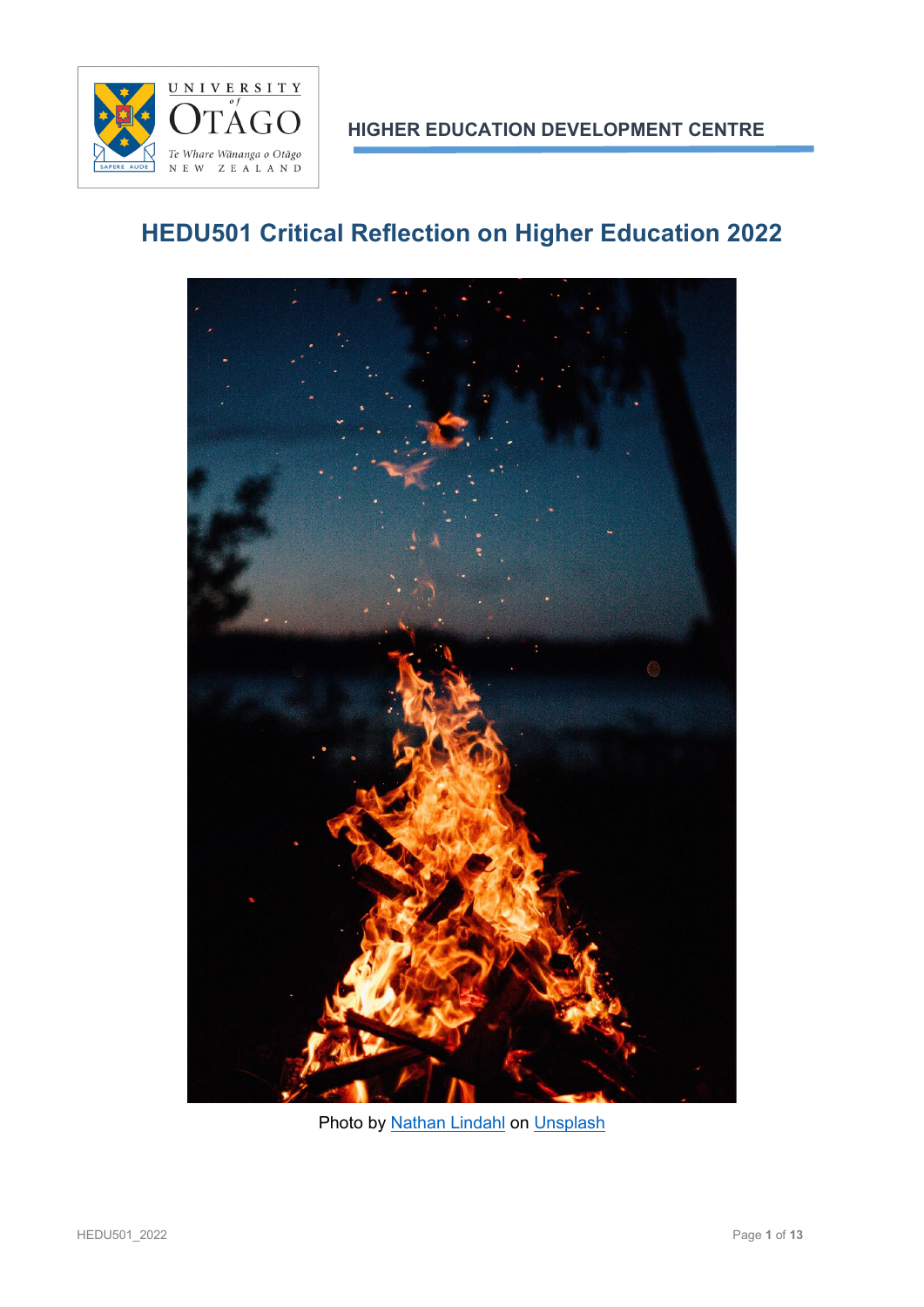| <b>Course Coordinators</b>                 |                                            |  |
|--------------------------------------------|--------------------------------------------|--|
| Dr Julie Timmermans                        | Dr Tracy Rogers                            |  |
| <b>Higher Education Development Centre</b> | <b>Higher Education Development Centre</b> |  |
| <b>Profile Link</b>                        | <b>Profile Link</b>                        |  |
| Phone: +64 3 479 7522                      | Phone: +64 3 479 5786                      |  |
| Email: julie.timmermans@otago.ac.nz        | Email: tracy.rogers@otago.ac.nz            |  |

| <b>Teaching Staff</b>                                     |                                                              |  |
|-----------------------------------------------------------|--------------------------------------------------------------|--|
| <b>Educational Technology Endorsement</b><br>Dr Joyce Koh | <b>Clinical Education Endorsement</b><br>Joy Rudland         |  |
| <b>Higher Education Development Centre</b>                | Educational and Development Unit, OMS<br>University of Otago |  |
| <b>Profile Link</b>                                       | <b>Profile Link</b>                                          |  |
| Phone: +64 3 479 7232                                     | Phone: +64 272129305                                         |  |
| Email: joyce.koh@otago.ac.nz                              | Email: joy.rudland@otago.ac.nz                               |  |

## **1. Nau mai haere mai**

Welcome to "Critical Reflection on Higher Education". The image on the first page of this outline represents the environment we wish to foster in this paper. We hope to provide a warm and welcoming space in which you feel compelled to engage in critical reflection and collegial conversations about teaching and learning. Your critical understanding will be informed by key theories in higher education and enriched by your teaching context, practices, and understanding of students' learning. We hope that the experiences in the paper will help you to develop your ways of thinking and being as a teacher and, ultimately, enhance your enjoyment of teaching and the experiences of your learners.

## **2. Intended Learning Outcomes**

By the end of this paper, you should be able to:

- Apply relevant teaching, learning, and higher education theories to your teaching context;
- (Re)design a learning-centred and aligned course, paper or teaching activity;
- Critically reflect on the development of your teaching and learning philosophies and approaches by drawing on multiple sources of evidence; and
- Develop language to engage in scholarly conversations about teaching and learning.

## **3. Teaching / Learning Approach**

Through guided and deliberate reflection, you will have the opportunity to practise giving and responding to feedback to develop your scholarly thinking about teaching and learning. Our intent is to cultivate a rich and generative 'holding environment' in which you feel comfortable being slightly uncomfortable. This learning environment will be one of inquisitiveness and respect for emergent and divergent ideas.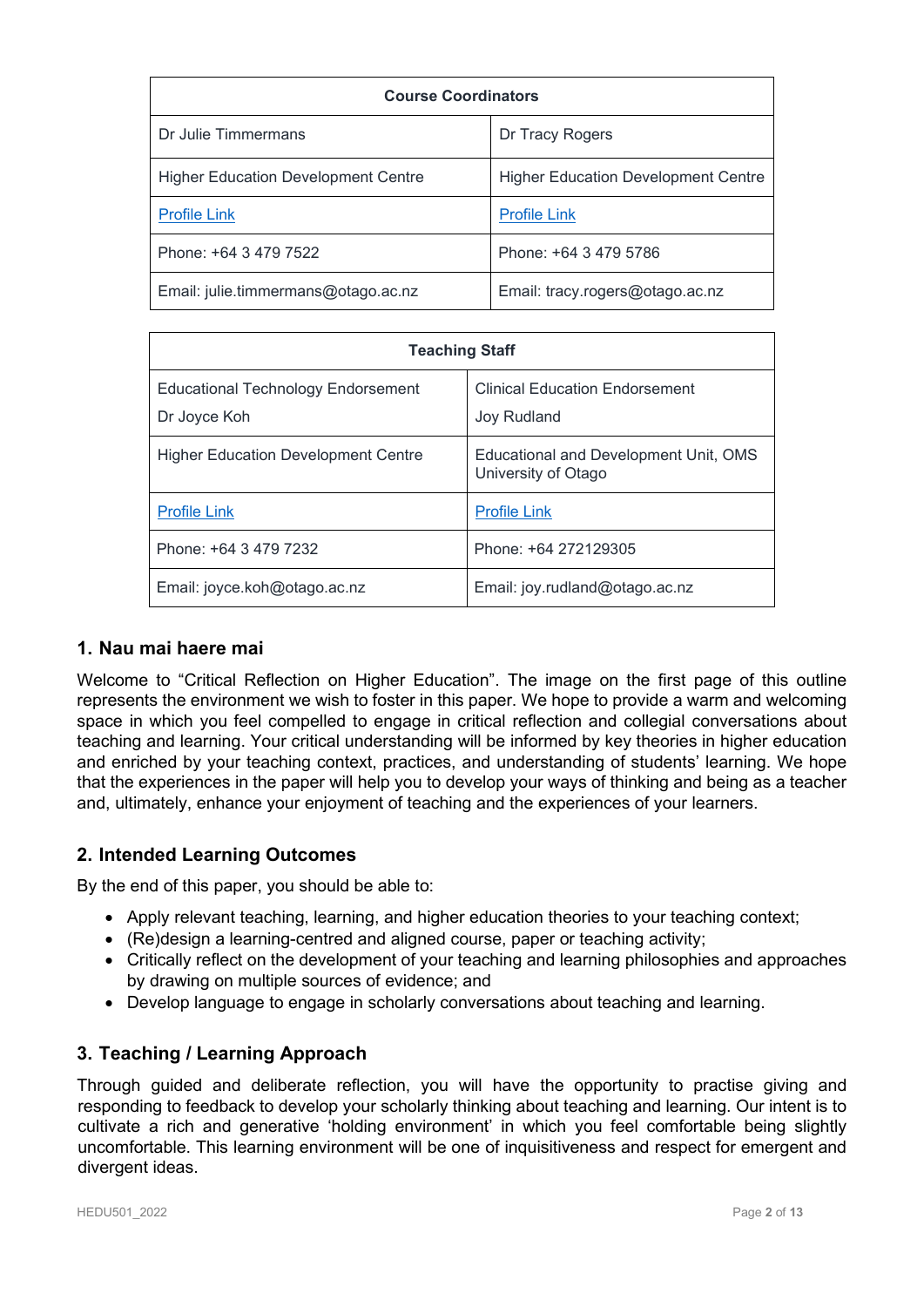You will achieve the learning outcomes of this paper by actively engaging in classroom discussions with your peers and us, as well as with the learning material. Fourteen classes will be held simultaneously via Zoom and in person on **Fridays from 10 a.m. until noon, throughout Semesters 1 and 2.**  Students enrolled in the endorsements will attend parallel sessions with either Joyce or Joy. Please refer to Section 4, "Schedule of Core Activities", for precise class dates and topics.

## **a) Readings**

The selected readings are intended to bring you into conversation with key ideas related to teaching and learning in higher education. Group discussions during class will call upon you to integrate the readings into your thinking and enable you to develop your ability to have scholarly discussions about teaching and learning. All readings are listed in Blackboard and in the schedule of core activities. For the students completing an endorsement, a different reading list will be provided for the parallel sessions.

## **b) Formative Assessments: Opportunities for Practice and Feedback**

As part of our teaching approach, we believe that learners require opportunities to practise with and receive feedback on the ideas in the paper before being graded. We have therefore included four formative assessments that contribute to the final two summative assessments. Formative assessments are opportunities to commit your ideas to paper, which is necessary for integrating ideas and practicing scholarly language. The expectation is, therefore, that you complete each assessment. While the assignments are the same for all students, those enrolled in an endorsement will be expected to root their assignments in the specific area of endorsement.

Completion of the assignments will provide an opportunity for you to receive feedback from class colleagues and us. Our feedback is intended to help you to bridge the gap between current ways of understanding and possible next steps in the development of your thinking. We will comment on strengths and areas for improvement in the particular assessment, including further questions and topics you could have pursued, and which you might want to pursue in future assessments, journal articles, or in practice. If you are enrolled in an endorsement, you will also receive feedback on your assignments from either Joyce or Joy.

| <b>DATE</b>           | <b>CLASS TOPICS</b>                                                                             | <b>REQUIRED READINGS</b>                                                                    | <b>ASSIGNMENTS</b> | <b>DUE</b><br><b>DATE</b> |
|-----------------------|-------------------------------------------------------------------------------------------------|---------------------------------------------------------------------------------------------|--------------------|---------------------------|
| Class 1<br>4 Mar      | Good teaching in higher<br>education                                                            | "Relationship-rich Education" (Felten & Lambert,<br>2020, Chapter 1)                        |                    |                           |
|                       |                                                                                                 | "Good Talk about Good Teaching" (Palmer, 1993)                                              |                    |                           |
|                       |                                                                                                 | Ramsden (2003), Ch 6                                                                        |                    |                           |
|                       |                                                                                                 | "Teaching as Community Property: Putting an end<br>to pedagogical solitude" (Shulman, 1993) |                    |                           |
| Class 2               | <b>Regular: Designing</b>                                                                       | <b>Regular Stream</b>                                                                       |                    |                           |
| 11 Mar                | environments for learning                                                                       | "From Good to Great: The 10 Habits of<br>Phenomenal Educators for Pacific Learners"         |                    |                           |
| Parallel<br>Session 1 | <b>Clinical Education:</b><br>The clinical workplace                                            | (Chu-Fuluifaga & Ikiua-Pasi, 2021)                                                          |                    |                           |
|                       | learning environment - the<br>challenges                                                        | "A Māori Pedagogy: Weaving the Strands<br>Together" (Stucki, 2012).                         |                    |                           |
|                       | <b>Educational Technology:</b><br>Theoretical approaches for<br>technology-enhanced<br>learning | "Principles for Designing Teaching and Learning<br>Spaces" (Finkelstein, et al., 2014).     |                    |                           |

## **4. Schedule of Core Activities**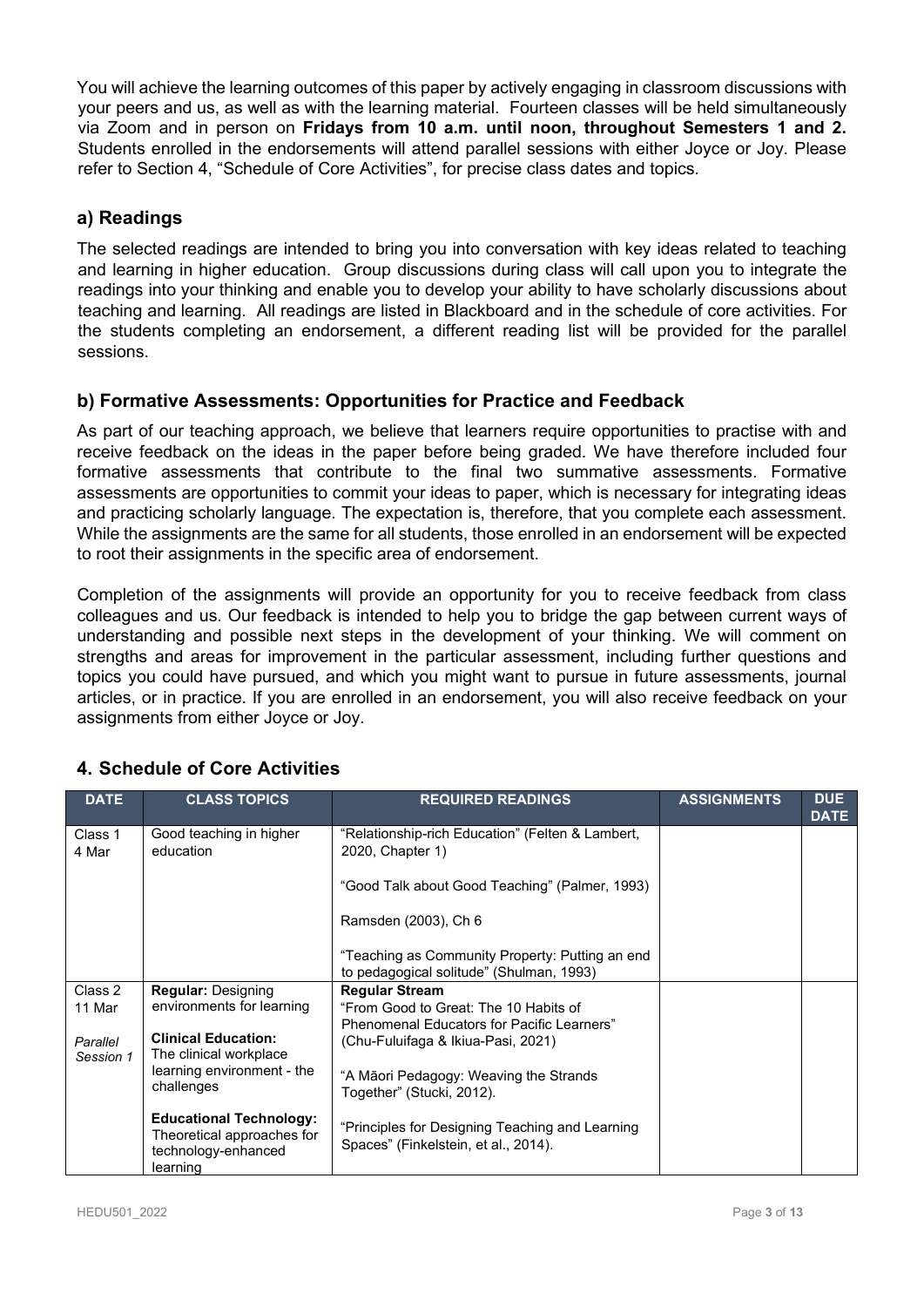| Class 3<br>25 Mar | Introduction to learning<br>theories                                         | "Research-informed Principles for (Re)Designing<br>Teaching and Learning Spaces" (Finkelstein, et<br>al., 2016)<br><b>Clinical Education</b><br>"Are pedagogies used in nurse education<br>research evident in practice? (Allan & Smith,<br>2010)<br><b>Educational Technology</b><br>"Technology-enhanced Learning and Teaching in<br>Higher Education" (Kirkwood & Price, 2014)<br>2021 Educause Report<br>"How Learning Works" (Brent & Felder, 2011)<br>"Promoting General Metacognitive Awareness"<br>(Schraw, 1998) | <b>Assignment 1</b><br>(formative): My<br><b>Development</b><br><b>Goals</b> | 28<br>Mar |
|-------------------|------------------------------------------------------------------------------|---------------------------------------------------------------------------------------------------------------------------------------------------------------------------------------------------------------------------------------------------------------------------------------------------------------------------------------------------------------------------------------------------------------------------------------------------------------------------------------------------------------------------|------------------------------------------------------------------------------|-----------|
|                   |                                                                              | "Sharpening a Tool for Teaching" (Wass &<br>Golding, 2014)                                                                                                                                                                                                                                                                                                                                                                                                                                                                |                                                                              |           |
| Class 4           | Regular:                                                                     | Ramsden (2003), Ch 7<br><b>Regular Stream</b>                                                                                                                                                                                                                                                                                                                                                                                                                                                                             |                                                                              |           |
| 8 Apr<br>Parallel | Curiosity and learning                                                       | "Curiosity, It Helps Us Learn, But Why?"<br>(Singh, 2014)                                                                                                                                                                                                                                                                                                                                                                                                                                                                 |                                                                              |           |
| Session 2         | <b>Clinical Education:</b><br>Capturing the learning<br>moment               | <b>Clinical Education</b><br>"Taking Advantage of the Teachable Moment"<br>(Chinai et al., 2018)                                                                                                                                                                                                                                                                                                                                                                                                                          |                                                                              |           |
|                   | <b>Educational Technology:</b><br>Designing technology-<br>enhanced learning | <b>Educational Technology</b><br>"Three Approaches for Supporting Faculty<br>Technological Pedagogical Content Knowledge<br>(TPACK) Creation" (Koh, 2020)                                                                                                                                                                                                                                                                                                                                                                 |                                                                              |           |
|                   |                                                                              | "Seven Design Frames" (Koh & Chai, 2016)                                                                                                                                                                                                                                                                                                                                                                                                                                                                                  |                                                                              |           |
| Class 5<br>29 Apr | Constructive alignment and<br>learning outcomes                              | Biggs & Tang (2011) Ch 6, 7                                                                                                                                                                                                                                                                                                                                                                                                                                                                                               |                                                                              |           |
| Class 6           | Transformative learning                                                      | Ramsden (2003), Ch 8<br>"Transformative Learning Theory" (Mezirow,                                                                                                                                                                                                                                                                                                                                                                                                                                                        | <b>Assignment 2</b>                                                          | 16        |
| 13 May            | and affect in learning                                                       | 2011)<br>"Dancing on the Threshold of Meaning" (Garvey<br>Berger, 2004)                                                                                                                                                                                                                                                                                                                                                                                                                                                   | (formative):<br>Learning<br><b>Outcomes</b>                                  | May       |
|                   |                                                                              | "Experiencing Transformative Learning in a<br>Counseling Master's Course" (Nogueiras et al.,<br>2019)                                                                                                                                                                                                                                                                                                                                                                                                                     |                                                                              |           |
| Class 7<br>27 May | Assessment and feedback<br>(in alignment with learning<br>outcomes)          | Biggs and Tang (2011) Ch 10, 11, 12<br>"The Power of Feedback" (Hattie & Timperley,<br>2007)                                                                                                                                                                                                                                                                                                                                                                                                                              |                                                                              |           |
|                   |                                                                              | "Enhancing Student Learning Through Effective<br>Formative Feedback" (Juwah et al., 2004)                                                                                                                                                                                                                                                                                                                                                                                                                                 |                                                                              |           |
|                   |                                                                              | "CAT - Classroom Assessment Techniques"<br>(Angelo & Cross, 1993)                                                                                                                                                                                                                                                                                                                                                                                                                                                         |                                                                              |           |
|                   |                                                                              | Vanderbilt University: Classroom Assessment<br>Techniques<br>https://cft.vanderbilt.edu/guides-sub-pages/cats/                                                                                                                                                                                                                                                                                                                                                                                                            |                                                                              |           |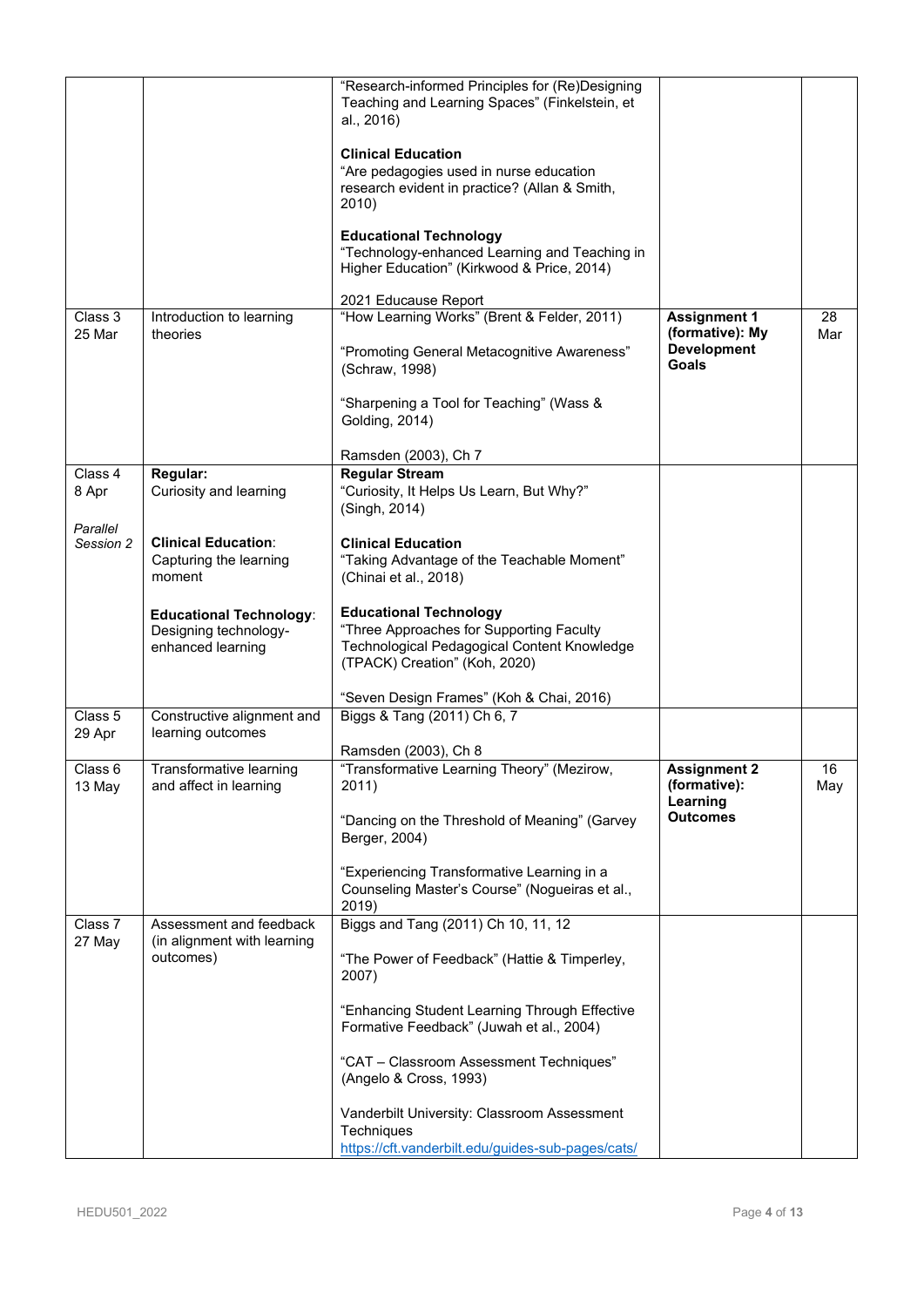| Class 8   | Identifying and analysing      | "Threshold Concepts and Troublesome              | <b>Assignment 3</b>   | 13    |
|-----------|--------------------------------|--------------------------------------------------|-----------------------|-------|
| 10 June   | where learners get "stuck":    | Knowledge" (Meyer & Land, 2003)                  | (formative):          | June  |
|           | Bottlenecks and threshold      |                                                  | <b>Assessment</b>     |       |
|           | concepts in learning           |                                                  | <b>Methods</b>        |       |
|           |                                | "Decoding the Disciplines" (Middendorf & Pace,   |                       |       |
|           |                                | 2004)                                            |                       |       |
|           |                                |                                                  |                       |       |
|           |                                | "From Bottlenecks to Epistemologies" (Shopkow    |                       |       |
|           |                                | et al., 2013)                                    |                       |       |
|           |                                | <b>Semester Break</b>                            |                       |       |
| Class 9   | Teaching and learning          | Ramsden (2003), Ch 9                             |                       |       |
| 15 July   | activities (in alignment with  |                                                  |                       |       |
|           | learning outcomes)             |                                                  |                       |       |
|           |                                | Biggs & Tang (2011), Chapters 8 and 9, as        |                       |       |
|           |                                | needed                                           |                       |       |
| Class 10  | Regular:                       | Resources for the sessions will be announced     | <b>Assignment 4</b>   | 8 Aug |
| 29 July   | Student choice topic           | before the class.                                | (formative):          |       |
|           |                                |                                                  | <b>Teaching and</b>   |       |
| Parallel  | <b>Clinical Education:</b>     |                                                  | Learning              |       |
| Session 3 | Student choice topic           |                                                  | <b>Activities</b>     |       |
|           |                                |                                                  |                       |       |
|           |                                |                                                  |                       |       |
|           | <b>Educational Technology:</b> |                                                  |                       |       |
|           | Presentation and critique of   |                                                  |                       |       |
|           | lesson ideas for               |                                                  |                       |       |
|           | technology-enhanced            |                                                  |                       |       |
|           | learning                       |                                                  |                       |       |
| Class 11  | Mindsets: Growth Mindset,      | "Inside the Mindsets" (Dweck, 2016, Chapter 2)   |                       |       |
| 12 Aug    | stress mindset                 |                                                  |                       |       |
| Class 12  | Gallery walk of paper          |                                                  | 'Draft' of            | 29    |
| 26 Aug    | outlines                       |                                                  | <b>Assignment 5:</b>  | Aug   |
|           |                                |                                                  | Paper Outline due     |       |
|           |                                |                                                  |                       |       |
|           |                                |                                                  | for formative         |       |
|           |                                |                                                  | feedback              |       |
| Class 13  | Critical reflection on your    | "Threshold concepts theory as a pedagogical tool | <b>Assignment 5</b>   | 26    |
| 16 Sep    | development                    | for articulating transformational learning"      | (summative):          | Sep   |
|           |                                | (Atherton & Meulemans, 2021)                     | 'Revised' Paper       |       |
|           |                                |                                                  | <b>Outline</b>        |       |
|           |                                | "Developing a Personal Vision of Teaching"       |                       |       |
|           |                                | (Brookfield, 1990, Chapter 2)                    |                       |       |
|           |                                |                                                  |                       |       |
|           |                                |                                                  |                       |       |
|           |                                | "Teaching Philosophies and Teaching Dossiers     |                       |       |
|           |                                | Guide" (Kenny et al., 2021)                      |                       |       |
| Class 14  | Evaluating and improving       | "What is Critically Reflective Teaching?"        | <b>Assignment 6</b>   | 12    |
| 7 Oct     | your teaching                  | (Brookfield, 2017, Chapter 1)                    | (summative):          | Oct   |
|           |                                |                                                  | Documenting and       |       |
|           |                                |                                                  | <b>Assessing your</b> |       |
|           |                                | "Collaborative Peer-supported Review of          | <b>Development</b>    |       |
|           |                                | Teaching" (Gosling, 2014)                        |                       |       |

## **5. Key Dates**

| <b>Assignment Description</b>           | Length           | Weight<br>$\%$ | <b>Due Date</b>      |
|-----------------------------------------|------------------|----------------|----------------------|
| Formative (ungraded) assessments 1-4    | Up to 1200 words | 0              | Staggered across the |
|                                         | each             |                | two semesters        |
| Creating a Paper Outline and Reflection | Variable         | 50%            | 26 September         |
| (Assignment 5)                          |                  |                |                      |
| Documenting and Assessing your          | 2000-2500 words  | 50%            | 12 October           |
| Development (Assignment 6)              |                  |                |                      |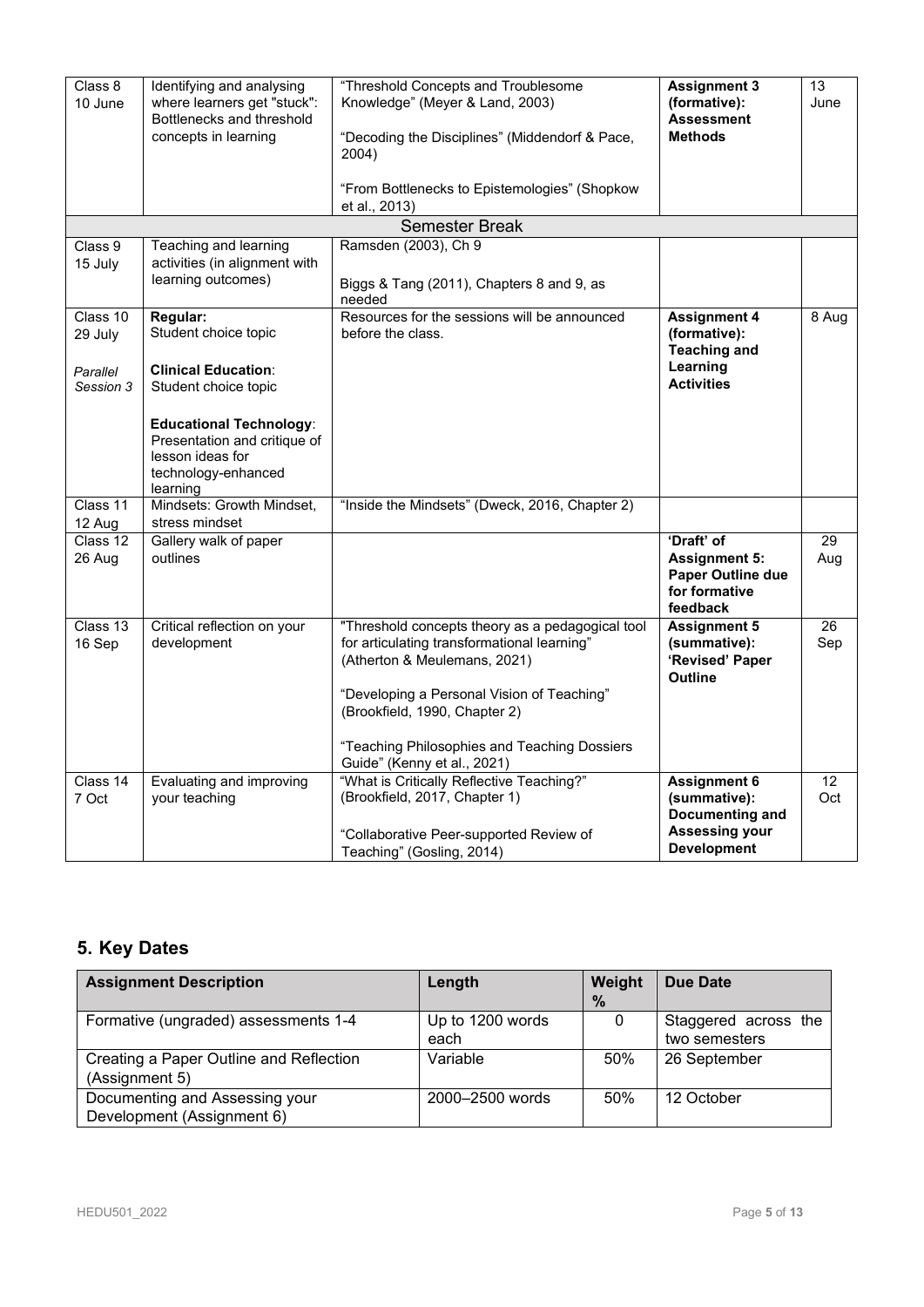## **6. Assessment, Feedback, and Grading**

## **Nature of Assessments**

The philosophy of assessment underpinning this paper is that assessment is part of the learning process, rather than something that happens at the end of the learning process. We are interested in your development as scholars of teaching and learning in higher education. Assignments are therefore paced and designed to enable you to have time for feedback and reflection before they are graded. We will strive to return assignments two weeks after submission.

Your final grade will be composed of the following two assessments (details provided below):

- 50% Creating a Paper Outline and Reflection (Assignment 5) and
- 50% Documenting and Assessing your Development (Assignment 6).

You will be provided with detailed descriptions of, and evaluation criteria for, all the assignments.

#### **Assignment 5: Creating a Paper Outline and Reflection**

The purpose of this assignment is to create an aligned outline for a paper, course, or activity you teach, may be teaching, or wish to teach. Throughout the year, we will systematically work toward designing the various parts of your outline. Formative assessments # 2, 3, and 4 will all contribute to this assignment.

This assignment comprises two components. Part (a) is a synthesis of and reflection on feedback from peers, an external reviewer (a colleague in your field), and the course coordinators (10/50 marks). Part (b) involves creating the outline (40/50 marks).

When assessing the paper outline, we will refer to the formative assessments. So, for example, when we read the learning outcomes in the paper outline, we will refer to Assignment 2, *Learning Outcomes*, to understand your rationale for selecting those particular learning outcomes.

#### **Assignment 6: Documenting and Assessing your Development**

The purpose of this assignment is to reflect on and integrate the overall learnings from this paper. Ideally, you will refer to your first assignment (as a starting point), and then chart your development over the course of this paper. You are expected to draw on previous assignments, peer feedback, relevant readings, class discussions, and other course materials to support your assessment of your development. We are interested in your insights regarding the ways in which your thinking about teaching and learning have been challenged and perhaps expanded. How might these insights influence your future teaching goals? Developing your ability to document your teaching development in this way is important practice for preparing documents, such as confirmation, promotion, and teaching award applications.

#### **Grading**

Evaluation criteria will be provided for each assignment. Grades for 501 will be pass or fail. This is based on the extent to which learners demonstrate they meet the learning outcomes for Critical Reflection on Higher Education

The following grading scheme is used at Otago:

| A+ | 90-100 | Distinction |
|----|--------|-------------|
|    |        |             |

| Α<br>85-89 | Distinction |
|------------|-------------|
|------------|-------------|

- A- 80-84 Distinction
- B+ 75-79 Credit
- B 70-74 Credit
- B- 65-69 Pass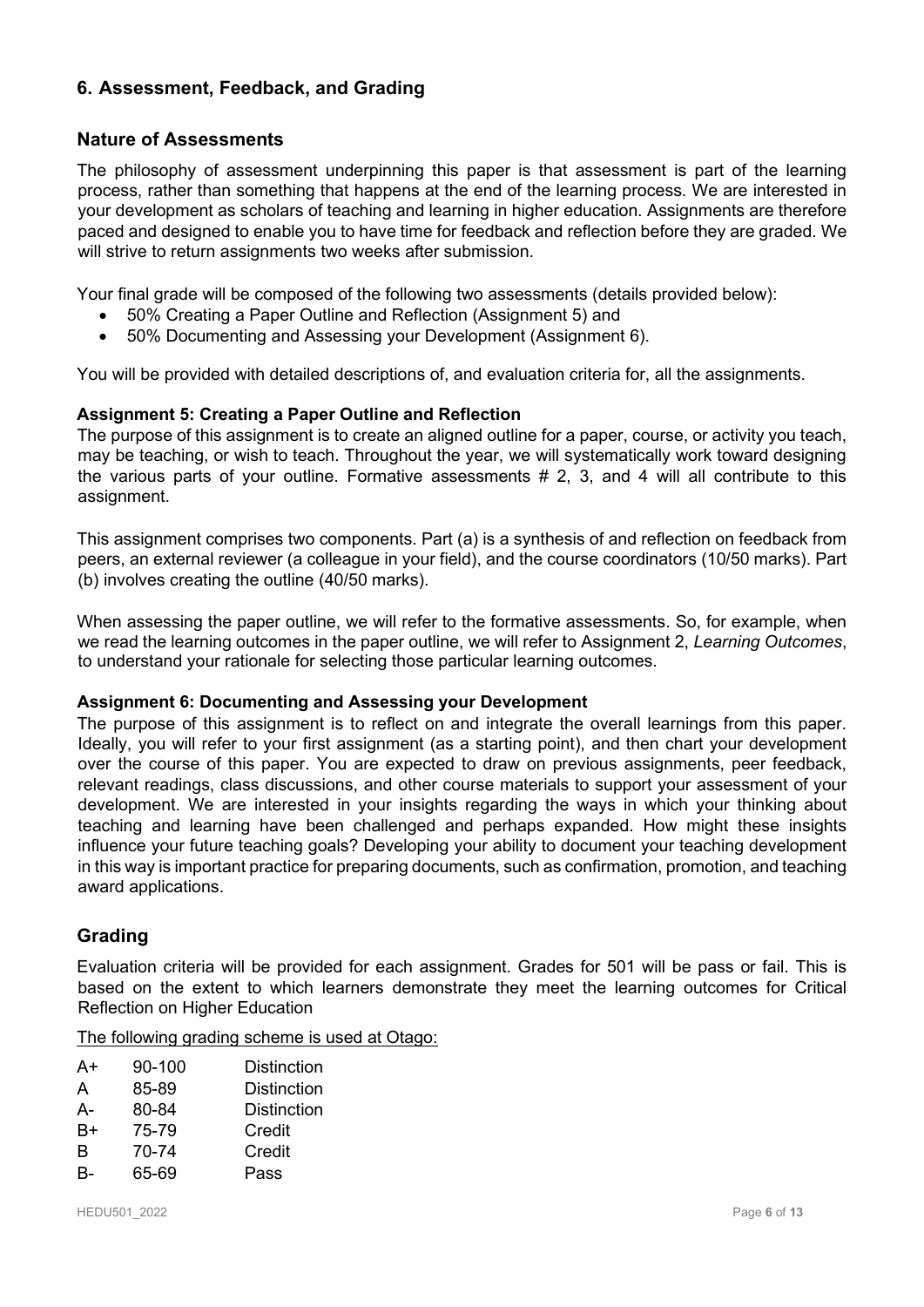| $C+$ | 60-64 | Pass |
|------|-------|------|
| C    | 55-59 | Pass |
| C-   | 50-54 | Pass |
| D    | <50   | Fail |

#### **7. Course Resources**

All course resources will be available via Blackboard, including all required and recommended readings.

The sessions will also be recorded to view at a later date; however, this is not as worthwhile as attending.

Zoom meeting details will be posted in the Announcements section in Blackboard.

Blackboard is a web-based learning platform that we use to help manage teaching and learning in the course. On Blackboard, you will find resource material, a list of lectures and tutorials, a discussion site, on-line quizzes, and your own personal grade sheet.

We will use some of these tools later in the course, but for now we just want to make sure you can access these pages. First, go to the Blackboard home page by following these steps:

- 1. Click on to your browser, for example Internet Explorer or Mozilla.
- 2. Go to the University Homepage:<http://www.otago.ac.nz/> and click on Blackboard (in 'Quickfind' at top of third column on yellow band at the bottom of the Homepage).

Alternatively, go to: http://blackboard.otago.ac.nz

- 3. You will be asked to Login by typing in your username and password (use your universitywide Student ID and password). Once you have logged in you will find yourself on your personal Blackboard page.
- 4. On the right hand side of the site you will see the heading 'My Courses'. All the papers in which you are enrolled should be listed. Click on this button.
- 5. Once you are in the website bookmark it or add it to your 'favourites'. If you have any problems with Blackboard please contact AskIT on 03 479 7000.

#### **Textbooks and readings**

Please see the class schedule, as well as the reading reference list provided below for details of the course readings. The readings are available via the eReserve tab on Blackboard and are tagged as required or recommended. Additional readings and resources may be suggested prior to class sessions.

Biggs, J., & Tang, C. (2011). *Teaching for quality learning at university* (4<sup>th</sup> ed.). McGraw Hill, Society for Research into Higher Education & Open University Press.

Harland, T. (2012). *University teaching: An introductory guide*. Routledge.

Ramsden, P. (2003*). Learning to teach in higher education* (2nd ed.). RoutledgeFalmer.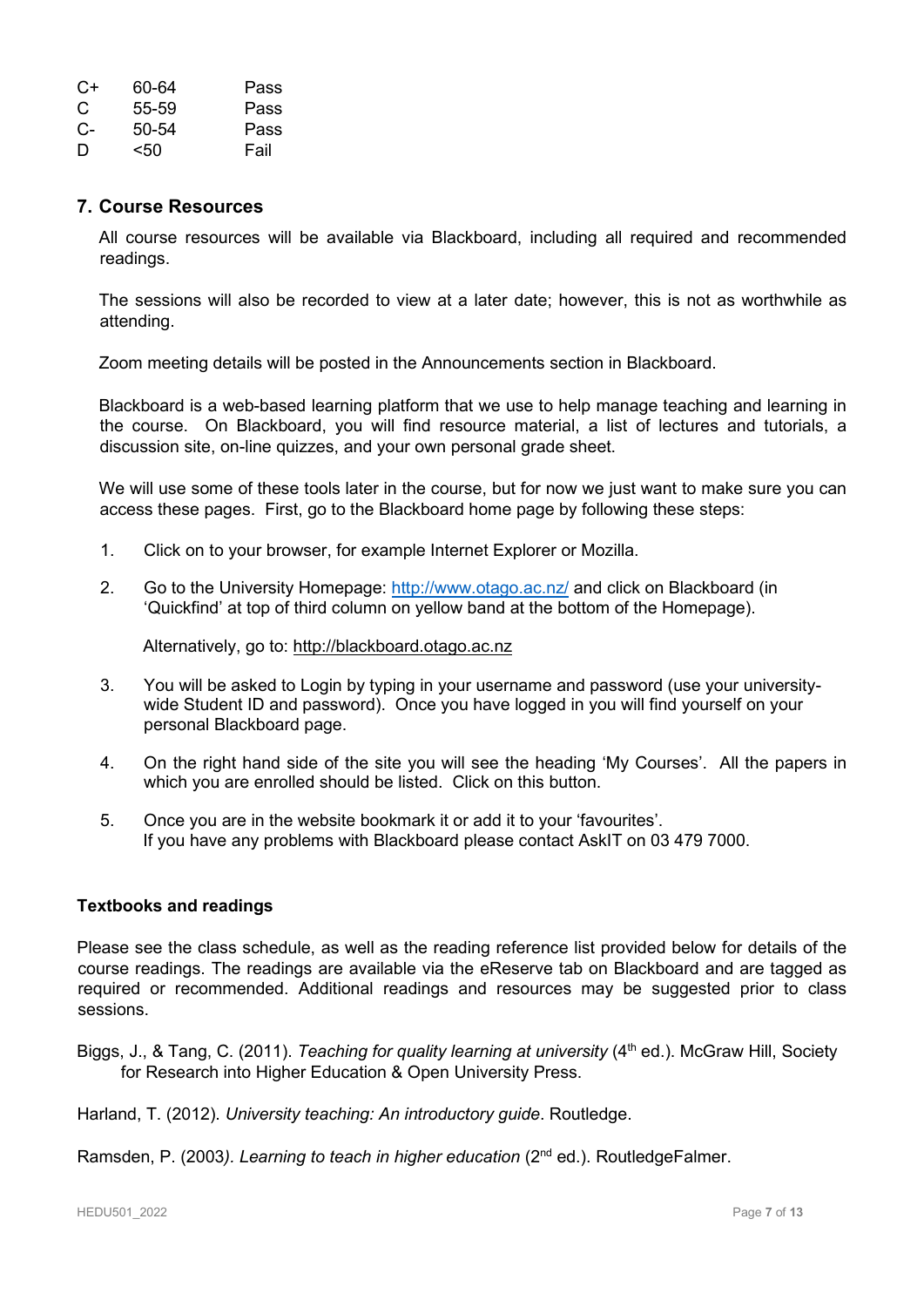#### *Class 1, 4 March: Teaching, good teaching and being a teacher in higher education*

- Felten, P., & Lambert, L. (2020). Chapter 1: Visions of the possible. In *Relationship-rich education: How human connections drive success in college* (pp. 14-40). Johns Hopkins University Press.
- Palmer, P. (1993). Good talk about good teaching: Improving teaching through conversation and community, *Change: The Magazine of Higher Learning, 25*(6), 8-13. <https://doi.org/10.1080/00091383.1993.9938466>

Ramsden, P. (2003). Chapter 6. In *Learning to teach in higher education* (2nd ed.). Routledge/Falmer.

Shulman (1993) Forum: Teaching as community property: Putting an end to pedagogical solitude. *Change: The Magazine of Higher Learning, 25*(6), 6–7 <https://doi.org/10.1080/00091383.1993.9938465>

## *Class 2, 11 March: Parallel Session 1*

**Regular Stream: Designing environments for learning Clinical Education:** The Clinical workplace learning environment - the challenges **Educational Technology:** Theoretical approaches for technology-enhanced learning

Further resources may be announced before class.

#### **Regular Stream**

Chu-Fuluifaga, C. & Ikiua-Pasi, J. (2021). From good to great: The 10 habits of phenomenal educators for Pacific learners. Ako Aotearoa.

Stucki, P. (2012). A Māori pedagogy: Weaving the strands together. *Kairaranga, 13*(1), 7-15.

- Finkelstein, A., Ferris, J., Weston, C., & Winer, L. (2014). *Principles for designing teaching and learning spaces.* McGill University.<https://eduq.info/xmlui/handle/11515/35511>
- Finkelstein, A., Ferris, J., Weston, C., & Winer, L. (2016). Research-informed principles for (re)designing teaching and learning spaces. *Journal of Learning Spaces, 5*(1), 26-40.

#### **Clinical Education**

Allan, H. T., & Smith, P. (2010). Are pedagogies used in nurse education research evident in practice? *Nurse Education Today,* 30**,** 476-479. doi:10.1016/j.nedt.2009.10.011

#### **Educational Technology**

Kirkwood, A., & Price, L. (2014). Technology-enhanced learning and teaching in higher education: what is 'enhanced' and how do we know? A critical literature review. *Learning, Media and Technology*, *39*(1), 6–36. [https://doi.org/10.1080/17439 884.2013.770404](https://doi.org/10.1080/17439%20884.2013.770404)

2021 Educause Report (Browse through the Summary) [https://library.educause.edu/-](https://library.educause.edu/-/media/files/library/2021/4/2021hrteachinglearning.pdf?la=en&hash=C9DEC12398593F297CC634409DFF4B8C5A60B36E) [/media/files/library/2021/4/2021hrteachinglearning.pdf?la=en&hash=C9DEC12398593F297CC63440](https://library.educause.edu/-/media/files/library/2021/4/2021hrteachinglearning.pdf?la=en&hash=C9DEC12398593F297CC634409DFF4B8C5A60B36E) [9DFF4B8C5A60B36E](https://library.educause.edu/-/media/files/library/2021/4/2021hrteachinglearning.pdf?la=en&hash=C9DEC12398593F297CC634409DFF4B8C5A60B36E) (This is publicly available, not an eReserve item)

#### *Class 3, 25 March: Introduction to learning theories*

Ramsden. (2003). Chapter 7

#### Brent, R., & Felder, R. M. (2011). How learning works. *Chemical Engineering Education, 45*, 257-258. [https://www.engr.ncsu.edu/wp-content/uploads/drive/1kLlZRp7ir79R7PPkOssZbPg7mbPFq-](https://www.engr.ncsu.edu/wp-content/uploads/drive/1kLlZRp7ir79R7PPkOssZbPg7mbPFq-MQ/2011-r_Ambrose.pdf)[MQ/2011-r\\_Ambrose.pdf](https://www.engr.ncsu.edu/wp-content/uploads/drive/1kLlZRp7ir79R7PPkOssZbPg7mbPFq-MQ/2011-r_Ambrose.pdf)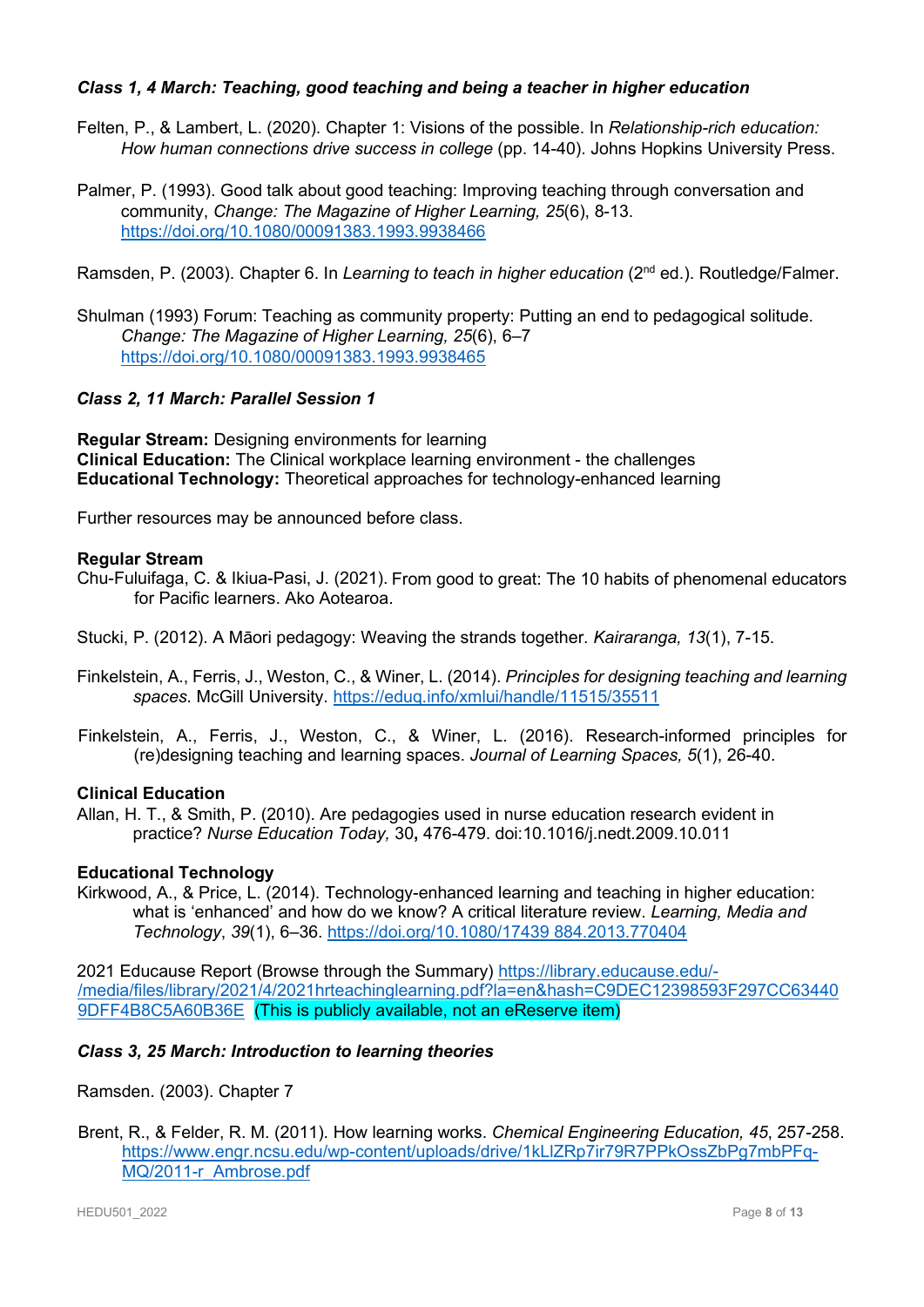- Wass, R., & Golding, C. (2014). Sharpening a tool for teaching: The Zone of Proximal Development. *Teaching in Higher Education, 19*(6), 671–684. <https://doi.org/10.1080/13562517.2014.901958>
- Schraw, G. (1998). Promoting general metacognitive awareness. *Instructional Science, 26*(1-2), 113-125. doi:10.1023/A:1003044231033

#### *Class 4, 8 April: Parallel Session 2*

**Regular Stream:** Curiosity and learning **Clinical Education**: Capturing the learning moment **Educational Technology**: Designing technology-enhanced learning

Further resources may be announced before class.

#### **Regular stream**

Singh, M. (2014, October 24). *Curiosity, it helps us learn, but why?* [http://www.npr.org/sections/ed/2014/10/24/357811146/curiosity-it-may-have-killed-the-cat-but-it](http://www.npr.org/sections/ed/2014/10/24/357811146/curiosity-it-may-have-killed-the-cat-but-it-helps-us-learn)[helps-us-learn](http://www.npr.org/sections/ed/2014/10/24/357811146/curiosity-it-may-have-killed-the-cat-but-it-helps-us-learn) 

#### **Clinical Education**

Chinai, S. A, Guth, T., Lovell, E., & Epter, M. (2018). Taking advantage of the teachable moment: A review of learner-centered clinical teaching models. *Western Journal of Emergency Medicine: Integrating Emergency Care with Population Health, 19*(1), 28-34. <http://dx.doi.org/10.5811/westjem.2017.8.35277>

#### **Educational Technology**

- Koh, J. H. L. (2020). Three approaches for supporting faculty technological pedagogical content knowledge (TPACK) creation through instructional consultation. *British Journal of Educational Technology, 51*, 2529-2543.<https://doi.org/10.1111/bjet.12930>
- Koh, J. H. L., & Chai, C. S. (2016). Seven design frames that teachers use when considering technological pedagogical content knowledge (TPACK). *Computers & Education, 102*, 244- 257.<https://doi.org/10.1016/j.compedu.2016.09.003>

#### *Class 5, 29 April: Constructive alignment and learning outcomes*

Biggs & Tang. (2011). Chapters 6, 7

Ramsden. (2003). Chapter 8

#### *Class 6, 13 May: Transformative learning and affect in learning*

- Mezirow, J. (2011). Transformative learning theory. In J. Mezirow, E. W. Taylor, & Associates (Eds.), *Transformative learning in practice: Insights from community, workplace, and higher education* (pp. 18-31)*.* Jossey-Bass. E-book available through University Library.
- Garvey Berger, J. (2004). Dancing on the threshold of meaning: Recognizing and understanding the growing edge. *Journal of Transformative Education, 2*, 336-351. <https://doi.org/10.1177/1541344604267697>
- Nogueiras, G., Iborra, A., & Kunnen, S. (2019). Experiencing transformative learning in a counseling masters' course: A process-oriented case study with a focus on the emotional experience. *Journal of Transformative Education, 17*(1), 71-95. <https://doi.org/10.1177/1541344618774022>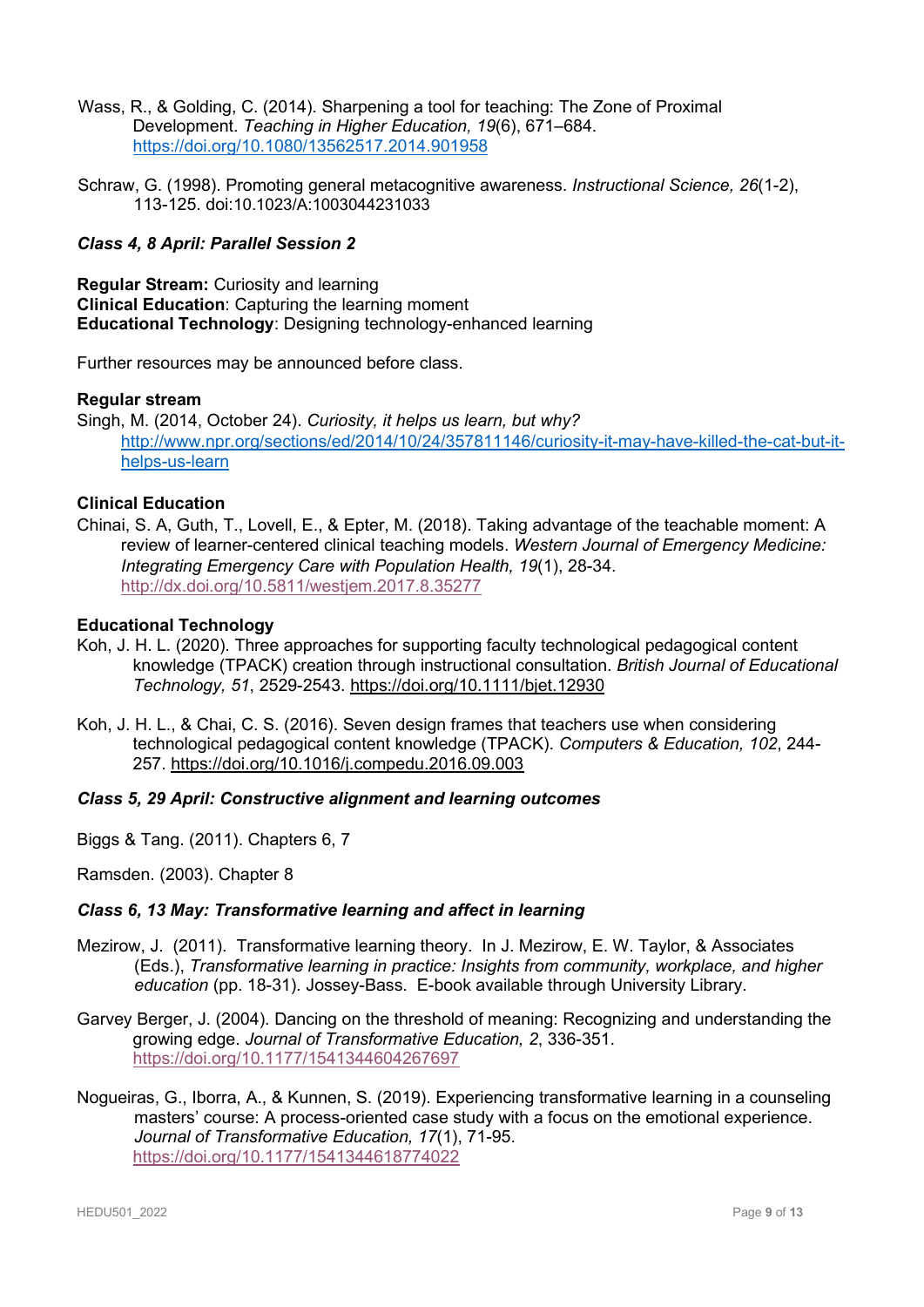## *Class 7, 27 May: Assessment and feedback*

Biggs and Tang. (2011). Chapters 10, 11, 12

Juwah,C., Macfarlane-Dick, D., Matthew, B., Nicol, D., Ross, D., & Smith, B. (2004). *Enhancing student learning through effective formative feedback*. The Higher Education Academy Generic Centre. [https://s3.eu-west-2.amazonaws.com/assets.creode.advancehe-document](https://s3.eu-west-2.amazonaws.com/assets.creode.advancehe-document-manager/documents/hea/private/resources/id353_senlef_guide_1568036614.pdf)[manager/documents/hea/private/resources/id353\\_senlef\\_guide\\_1568036614.pdf](https://s3.eu-west-2.amazonaws.com/assets.creode.advancehe-document-manager/documents/hea/private/resources/id353_senlef_guide_1568036614.pdf)

- Hattie, J., & Timperley, H. (2007). The power of feedback. *Review of Educational Research, 77*(1), 81–112. [https://doi.org/10.3102/003465430298487](https://doi.org/10.3102%2F003465430298487)
- Vanderbilt University. Classroom Assessment Techniques [https://cft.vanderbilt.edu/guides-sub](https://cft.vanderbilt.edu/guides-sub-pages/cats/)[pages/cats/](https://cft.vanderbilt.edu/guides-sub-pages/cats/)

#### *Class 8, 10 June: Identifying and analysing where learners get "stuck": Bottlenecks and threshold concepts in learning*

- Meyer, J. H. F, & Land, R. (2003). *Threshold concepts and troublesome knowledge: Linkages to ways of thinking and practising within the disciplines*. Enhancing Teaching-Learning Environments in Undergraduate Courses (ETL) Occasional Report 4. Edinburgh: ETL Project, Universities of Edinburgh, Coventry and Durham.<http://www.etl.tla.ed.ac.uk/docs/ETLreport4.pdf>
- Middendorf, J., & Pace, D. (2004). Decoding the disciplines: A model for helping students learn disciplinary ways of thinking. *New Directions for Teaching and Learning, 98*, 1-12. <https://doi.org/10.1002/tl.142>
- Shopkow, L., Diaz, A., Middendorf, J., & Pace, D. (2013). From bottlenecks to epistemology: Changing the conversation about the teaching of history in colleges and Universities. In R. Thompson (Ed.), Changing *the conversation of higher education* (pp. 30-50). Rowman & Littlefield.

#### *Class 9, 15 July: Teaching and learning activities*

Ramsden. (2003). Chapter 9

Biggs & Tang. (2011). Chapters 8 and 9, as needed

#### *Class 10, 29 July: Parallel Session 3*

**Regular Stream:** Student-driven, Topic to be determined **Clinical Education:** Student choice topic

**Educational Technology:** Presentation and critique of lesson ideas for technology-enhanced learning

Resources will be announced before the class.

#### *Class 11, 12 August: Mindsets: Growth mindset and stress mindset*

Dweck, C. (2016). Chapter 2: Inside the mindsets. In *Mindset: The new psychology of success* (pp. 15-54). Penguin Random House.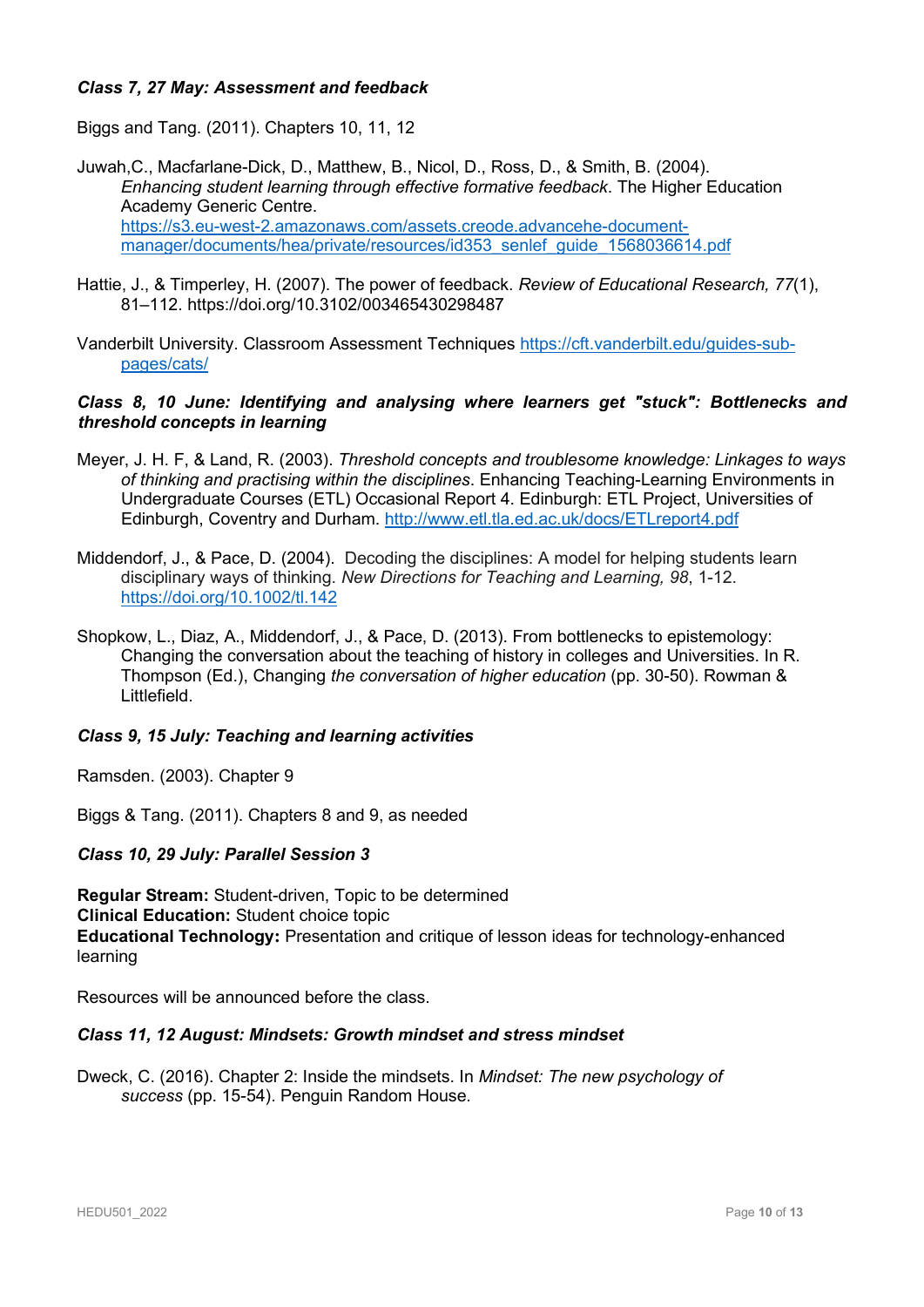Recommended:

- Blackwell, L. S., Trzesniewski, K. H., & Dweck, C. S. (2007). Implicit theories of intelligence predict achievement across an adolescent transition: A longitudinal study and an intervention. *Child Development, 78*, 246–263. <https://doi.org/10.1111/j.1467-8624.2007.00995.x>
- Crum, A. J., Akinola, M., Martin, A., & Fath, S. (2017). The role of stress mindset in shaping cognitive, emotional, and physiological responses to challenging and threatening stress. *Anxiety, Stress, & Coping, 30*, 379-395.<http://dx.doi.org/10.1080/10615806.2016.1275585>
- Crum, A. J., Salovey, P., & Achor, S. (2013). Rethinking stress: The role of mindsets in determining the stress response. *Journal of Personality and Social Psychology, 104*, 716-733. https://doi.org/10.1037/a0031201

#### *Class 12, 26 August: Gallery walk of paper outlines*

No readings assigned.

#### *Class 13, 16 September: Critical reflection on your development*

- Atherton, M. C., & Meulemans, Y. N. (2021). Threshold concepts theory as a pedagogical tool for articulating transformational learning: An initial exploration. *Journal of Transformative Education,19*(2)*,* 147-165.<https://doi.org/10.1177/1541344620963716>
- Brookfield, S. (1990). Chapter 2: Developing a personal vision of teaching. In *The skillful Teacher* (pp. 15-28). Jossey-Bass.
- Kenny, N., Aparicio-Ting, F., Beattie, T., Berenson, C., Grant, K., Jeffs, C., Lindstrom, G., Nowell, L., & Usman, F. (2021). Teaching philosophies and teaching dossiers guide: Including leadership, mentorship, supervision, and EDI. Taylor Institute for Teaching and Learning Guide Series. [https://taylorinstitute.ucalgary.ca/resources/teaching-philosophies-and-teaching-dossiers](https://taylorinstitute.ucalgary.ca/resources/teaching-philosophies-and-teaching-dossiers-guide)[guide](https://taylorinstitute.ucalgary.ca/resources/teaching-philosophies-and-teaching-dossiers-guide)

#### *Class 14: Evaluating and improving your teaching*

- Brookfield, S. (2017). Chapter 1: What is critically reflective teaching? In *Becoming a critically reflective teacher (2nd ed.)* (pp. 1–20). Jossey-Bass. E-book available for online viewing or download through the University Library.
- Gosling, D. (2014). Collaborative peer-supported review of teaching. In P. M. Sachs J. (Ed.), *Peer review of learning and teaching in higher education* (Vol. 9, pp. 13-31). Springer. https://doi.org/10.1007/978-94-007-7639-5\_2

#### **8. Expected Workload**

This paper has been designed so that an 'average' higher education teacher, currently teaching in higher education, would achieve the intended outcomes with approximately 360 study hours.

| Formal contact hours:                                     | 28 | 14 classes x 2 hours            |
|-----------------------------------------------------------|----|---------------------------------|
| Preparation for class:                                    |    | 112 8 hours per week x 14 weeks |
| Preparation of assignments: 220 total for all assignments |    |                                 |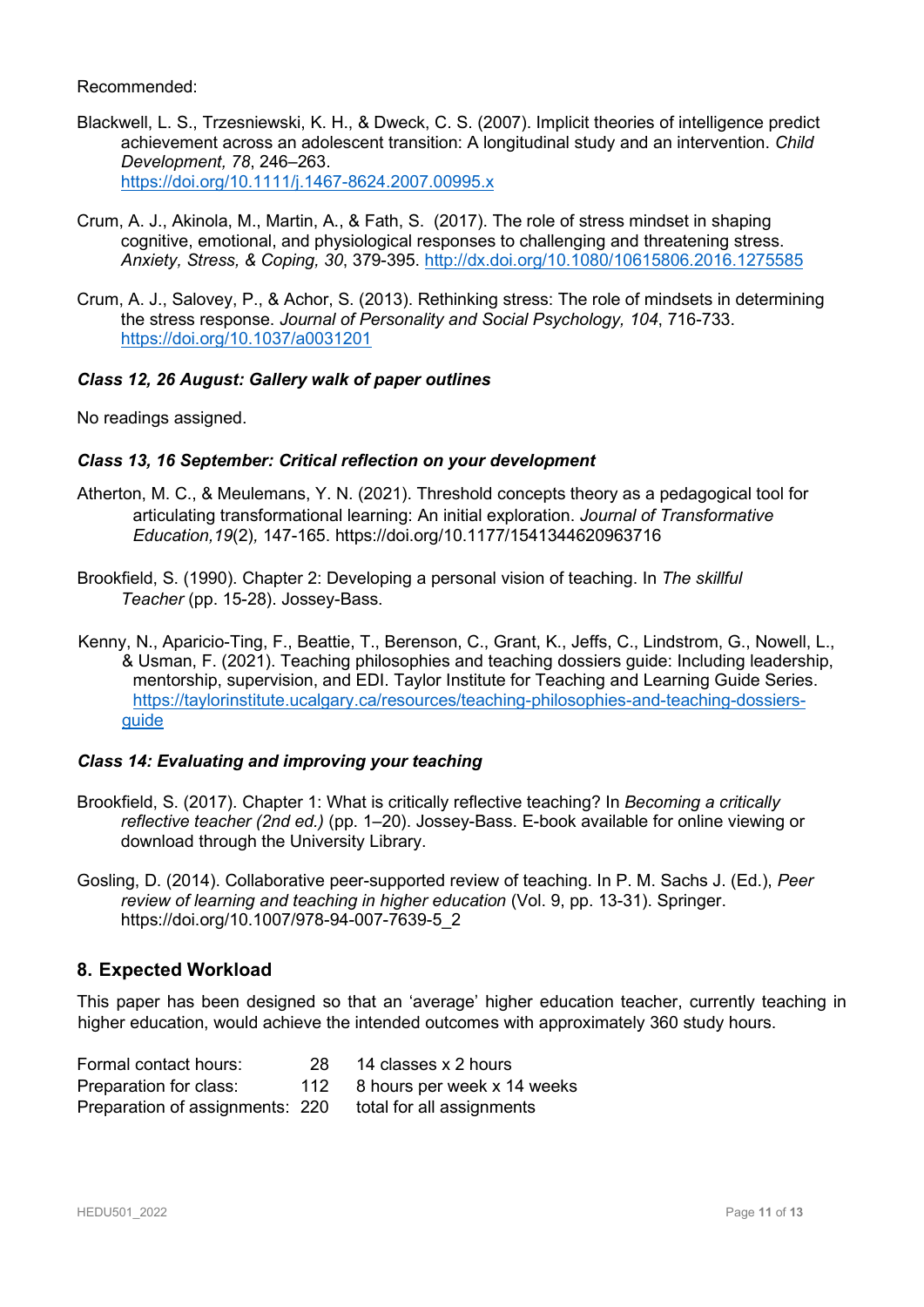## **9. Referencing Style**

The use of APA (American Psychological Association) 7<sup>th</sup> edition referencing style is preferred. Many online resources are available, including through the University of Otago Library website. If APA is a problem for you, please discuss the matter with the Course Coordinator. You will also find information about different referencing styles at:<https://www.otago.ac.nz/library/referencing/index.html>

## **10. Academic integrity, plagiarism, and dishonest practice**

Academic integrity means being honest in your studying and assessments. It is the basis for ethical decision-making and behaviour in an academic context. Academic integrity is informed by the values of honesty, trust, responsibility, fairness, respect and courage. Students are expected to be aware of, and act in accordance with, the University's Academic Integrity Policy.

Academic Misconduct, such as plagiarism or cheating, is a breach of Academic Integrity and is taken very seriously by the University. Types of misconduct include plagiarism, copying, unauthorised collaboration, taking unauthorised material into a test or exam, impersonation, and assisting someone else's misconduct. A more extensive list of the types of academic misconduct and associated processes and penalties is available in the University's Student Academic Misconduct Procedures.

It is your responsibility to be aware of and use acceptable academic practices when completing your assessments. You should make sure that all submitted work is your own. Care should be taken to correctly cite the work of others and the teaching team are happy to provide guidance on this. To access the information in the Academic Integrity Policy and learn more, please visit the University's Academic Integrity website at [www.otago.ac.nz/study/academicintegrity](http://www.otago.ac.nz/study/academicintegrity) or ask at HEDC Student Learning Development or the Library. If you have any questions, ask your lecturer.

## **11. Impairment, disability, or medical condition**

If you have a permanent or temporary disability, impairment or medical condition that affects your study in this paper, HEDC invites you to contact the Course Coordinator to discuss any specific requirements. Alternatively, you are welcome to meet with a Student Advisor at Disability Information and Support. Disability Information and Support provides learning support, advice, advocacy and information to students with permanent or temporary disabilities, impairments or medical conditions.

#### Disability Information and Support

| Telephone: | 479 8235                     |
|------------|------------------------------|
| Email:     | disabilities@otago.ac.nz     |
| Website:   | www.otago.ac.nz/disabilities |
| Location:  | West wing of the ISB         |

## **12. Support for Māori and Pacific students**

| The HEDC Kaiāwhina Māori are: |                           |
|-------------------------------|---------------------------|
| Candi Young                   | Pauline Brook             |
| candi.young@otago.ac.nz       | pauline.brook@otago.ac.nz |
| 03 471 6385                   | 03 479 5788               |

#### Kaiāwhina Māori (Te Kete Aronui) - Māori Student Support Officer (Division of Humanities)

The Māori Student Support Officers are Jovan Mokaraka-Harris and Ella Walsh who are available to help Māori students enrolled in Humanities papers.